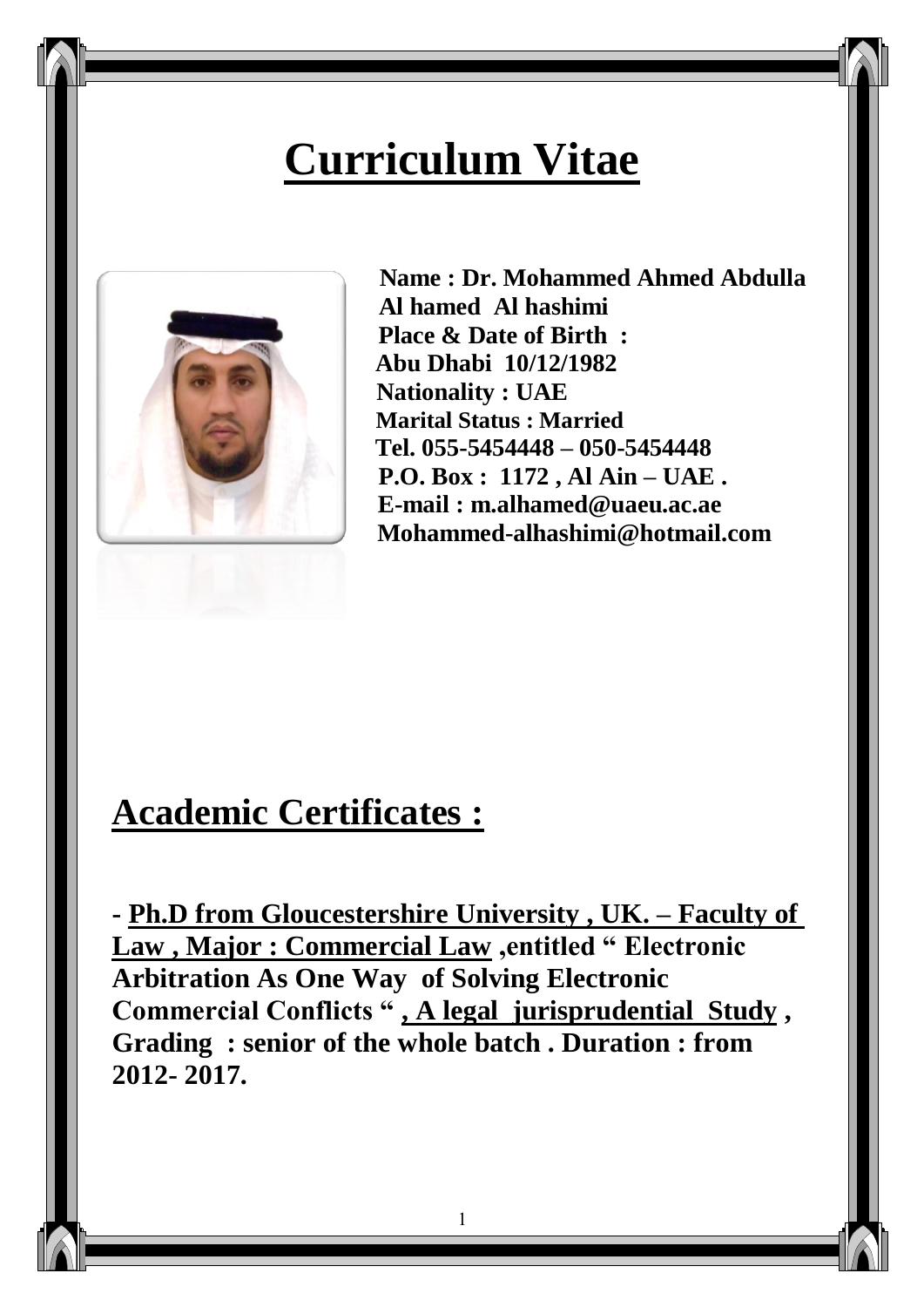**- Ph.D , Omdurman Islamic University , Faculty of Law & Sharia , Major : Comparative Jurisprudence , entitled " Sharia Choices and Their Impact on Electronic Contracts, grading " Excellent " , duration : from 2009 - 2012.**

**- M/S , Yarmouk University , Jordan , Faculty of Sharia – Major : "Jurisprudence & Its Fundamentals , average : (3,125 ) , duration : three years from 2005-2008 , grading third on the batch.**

**- B.A , UAEU , Faculty of Law & Sharia – Major : Sharia & Law – Duration : Three Years , awarded an Early Congratulation Certificate from 2001-2005 , along with the foundation year.** 

**- General Secondary Education Certificate , Shakhbout bin sultan Secondary School , Al Ain , in 2000.**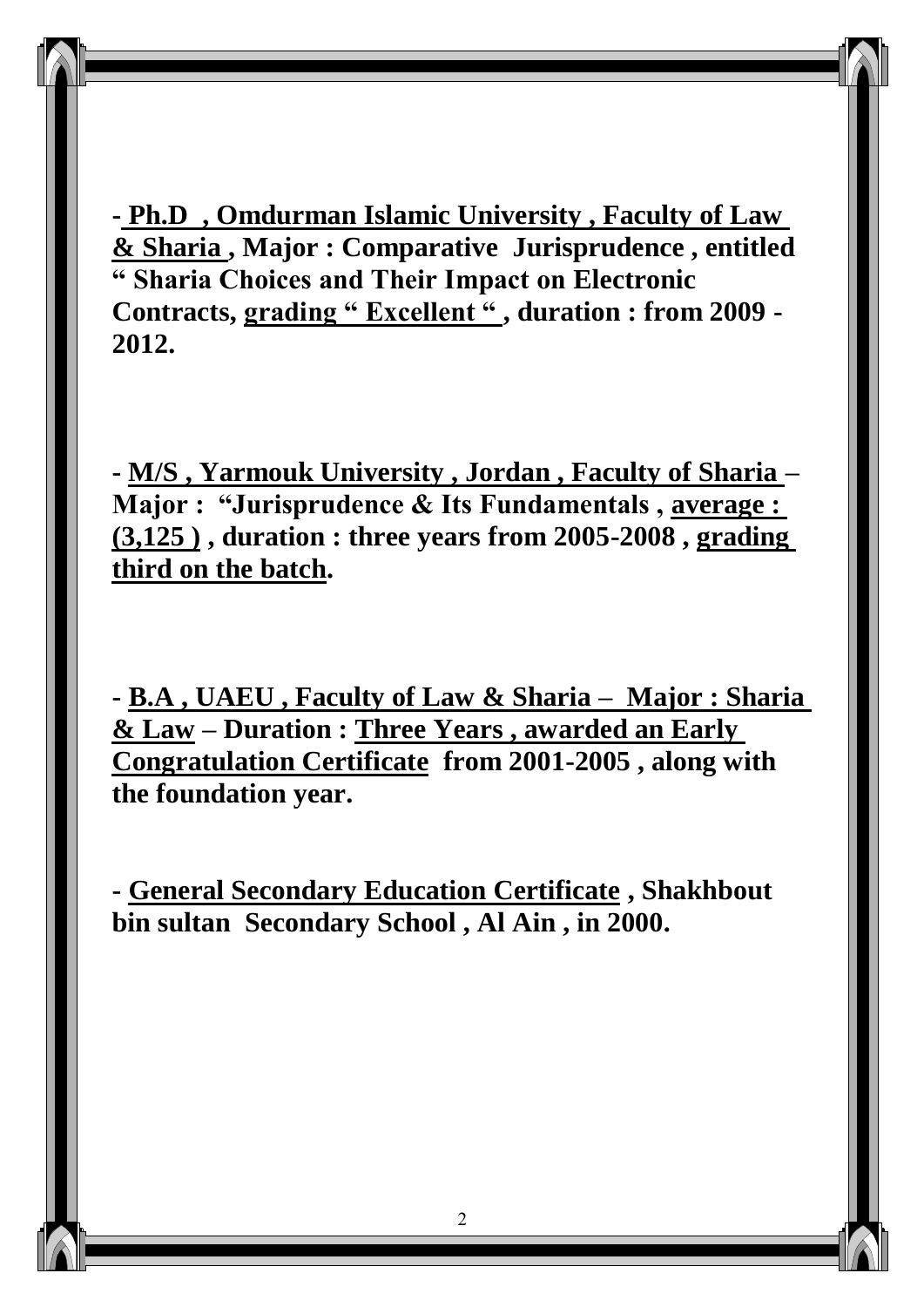## **Practical Experiences :**

**- Doctor in the Department of Sharia and Islamic Studies, Faculty of Law, United Arab Emirates University, since 2/2018 until now.**

**- Awarded " Excellent Grading " by the Peer Assessment Sharia & Islamic Committee , at the Department of Studies of Faculty of Law – UAEU , 2nd Semester from 2018 – 2019.** 

## **Published Research :**

- **1. Custodianship in Marriage Contract , Arab Studies Magazine , Faculty of Dar El Ouloum, Egypt , 2018.**
- **2. Bargaining Sale in Islamic Jurisprudence & Its Economic Indications , Faculty of Sharia & Law Magazine , Al Azhar University , Egypt , 2019.**
- **3. Research entitled: (The Guardian's Prevent in the Marriage Contract After Determining His Rank in the UAE Personal Status Law "Jurisprudence Judicial Study"), published in the Journal of the College of Sharia and Law, Al-Azhar University, Egypt, in 2020.**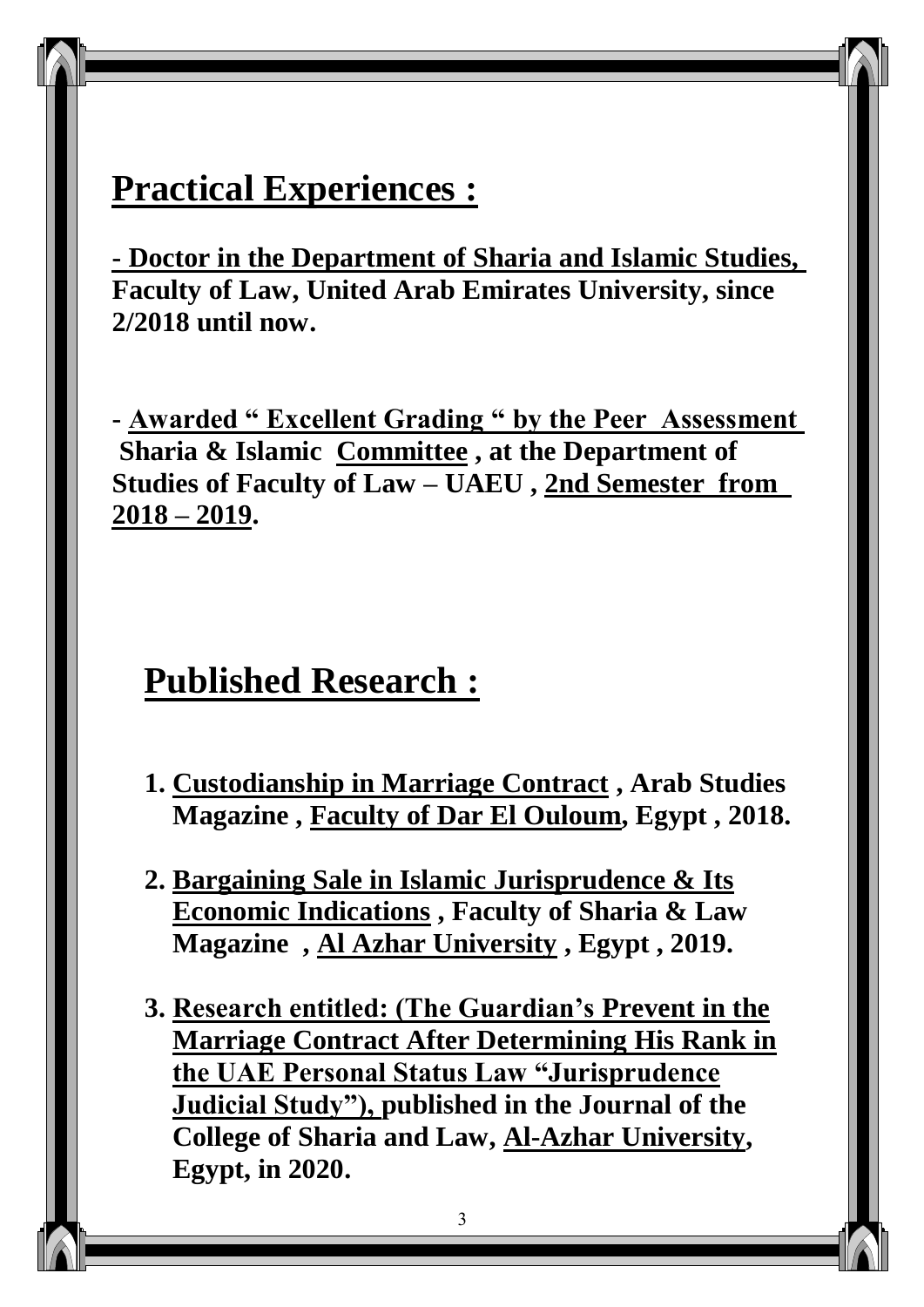## **Conferences :**

- **1. Attending a Conference entitled " 4 TH ISLAMIC BANKING AND FINANCE CONFERENCE " , Lancaster University , UK , 2014.**
- **2. Attending a Conference entitled " Artificial Intelligence and Justice Chances and Challenges " , UAEU 2019.**
- **3. Attending a conference entitled: (The International Conference on Innovations in Information Technology) on 17-18 / 11/2020, United Arab Emirates University.**
- **4. Attending a conference entitled: (Independent Regulatory Agencies and Administrative Governance in the Arab Countries: Regional and International Prospects) on 8-9 / 12/2020 , the College of Law at the United Arab Emirates University in cooperation with the International Society for Constitutional Law and the Arab Organization for Constitutional Law.**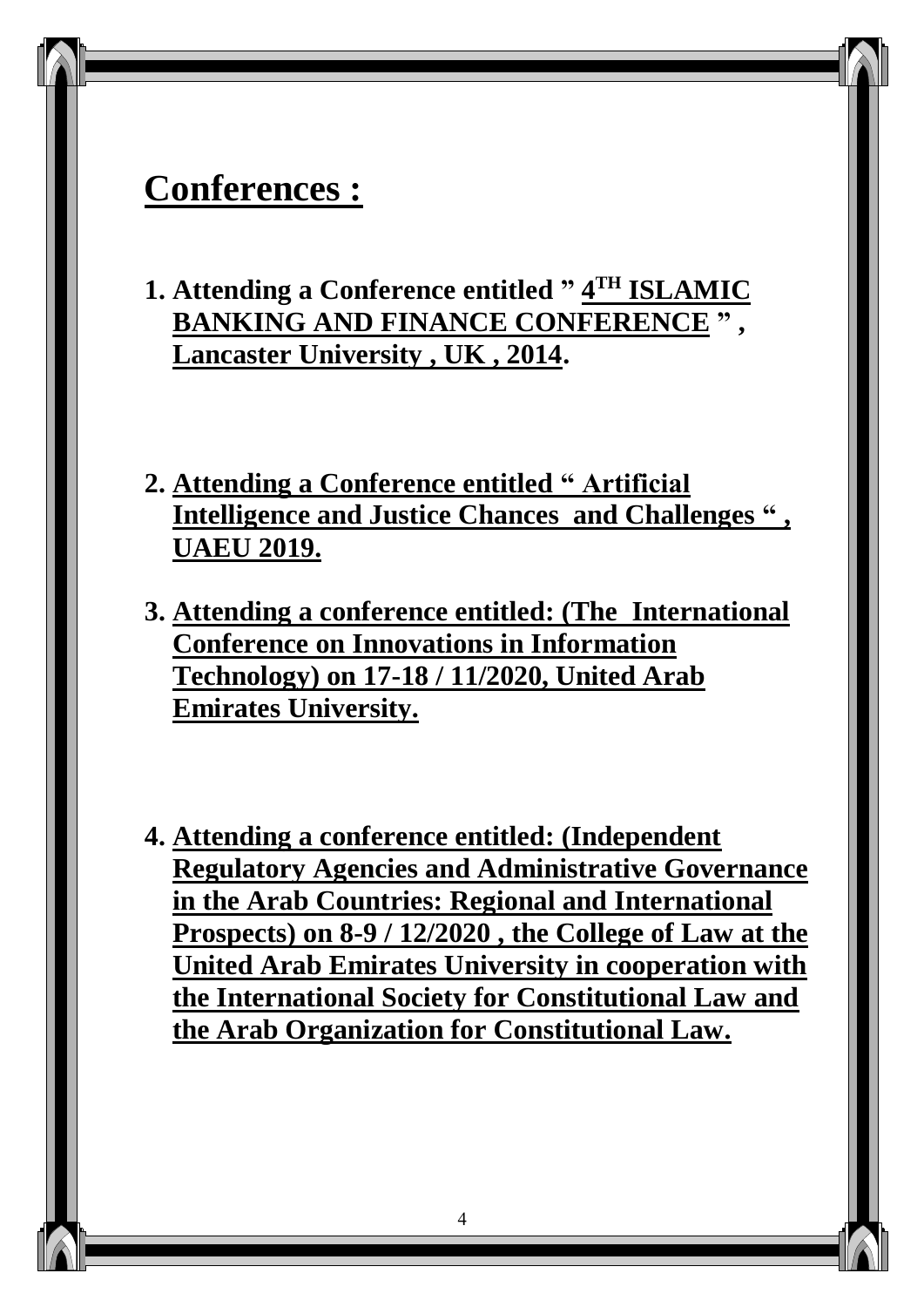- **5. Attending a conference entitled: ( Kuwait 2 nd International Scientific Conference on Educational Leadership, Administration and Planning Planning in Education) on 19-20 / 1/2021 , Department of Educational Administration and Planning - Kuwait University - Kuwait.**
- **6. Attending a conference entitled: (The 6 TH International Conference on Renewable Energy Sciences and Its Uses) on 2-4 / 2/2021, United Arab Emirates University.**

#### **Forums :**

**1. A participant in " Tolerance " Forum in a research paper entitled " Tolerance in Religious Observances & Transactions " Department of Sharia & Islamic Studies , Faculty of Law , UAEU , First Semester of the academic year 2019-2020.** 

**2. Attending a forum entitled " One Day Court " , Department of Private Law, Faculty of Law . UAEU ,2019-2020.**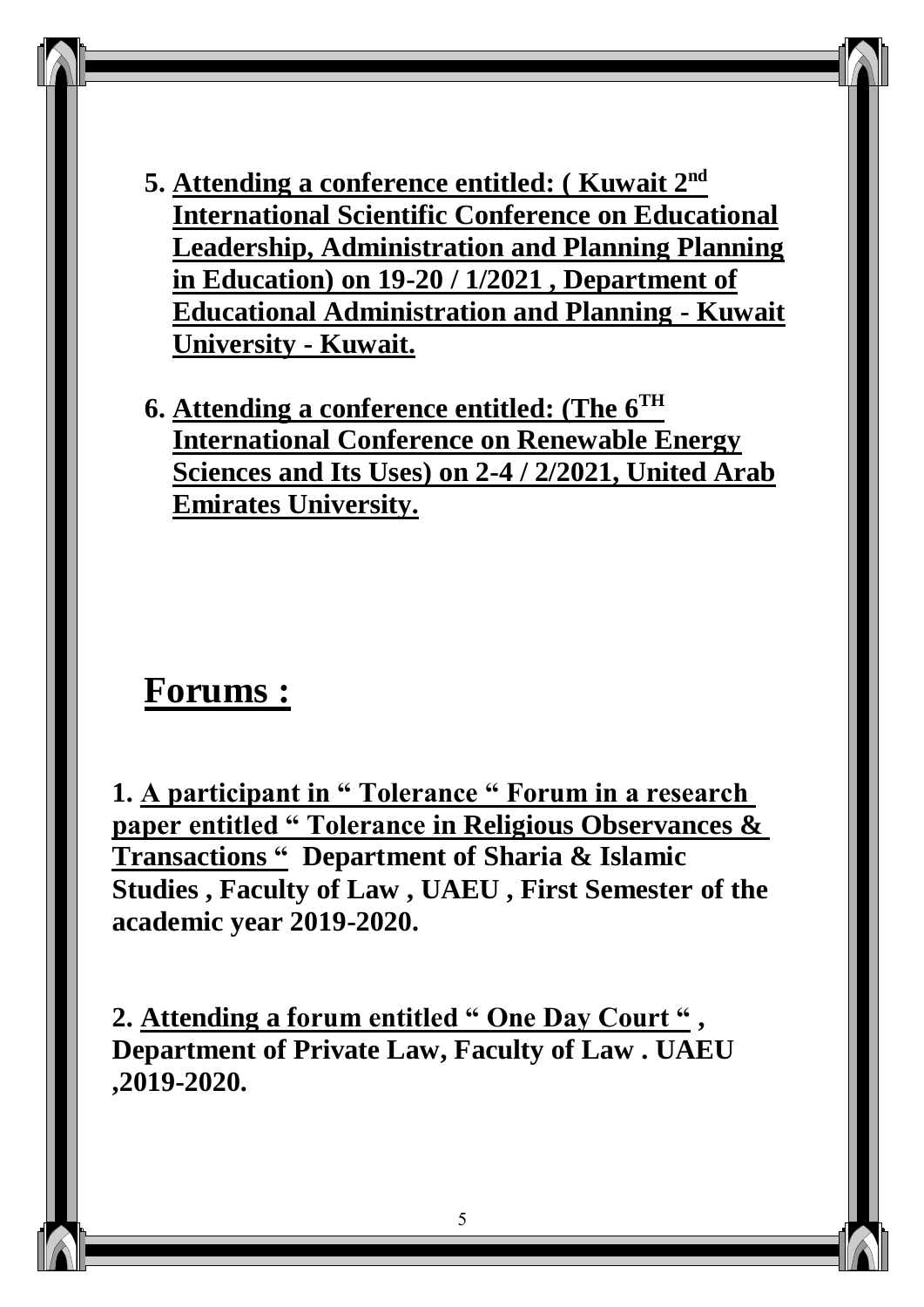3. **Attending a forum entitled**: **(How to Publish Research Papers in High Impact Journals)** - Department of Law of the College of Law - on 1/23/2020.

**4.Attending a forum entitled (Water Security and Coronavirus - National Water Center - United Arab Emirates University**) - on 4/23/2020.

5.**Attending a forum entitled (The Status of Academic Publishing in the Arab World - Federation of Arab Universities)** - on 6/22/2020.

**6.Attending a forum entitled (Periodicals Platform of the Association of Arab Universities - Federation of Arab Universities)** - on 6/24/2020.

**7.Attending a forum entitled** (Authentication and Verification of Academic Certificates - Association of Arab Universities) - on 7/13/2020.

**8.Attending a forum entitled (Leading scientific experiments in distance learning in Arab universities in the time of the Corona pandemic - Association of Arab Universities)** - on 7/20/2020.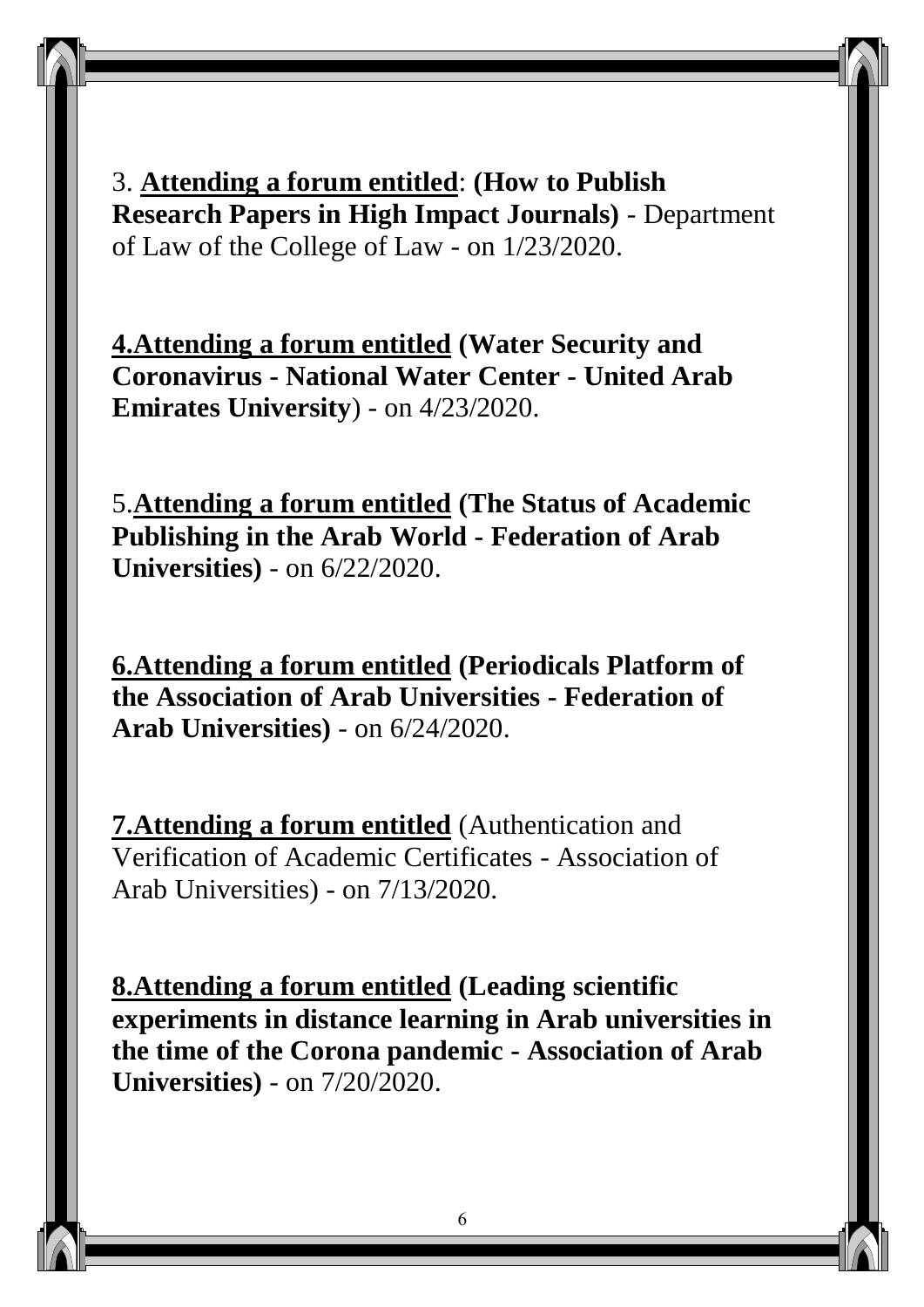9.**Attending a forum entitled (Future of Activities in Light of the Covid 19 Pandemic - University of Sharjah)** - on 7/21/2020.

10.**Attending a forum entitled (Pioneering experiments in evaluating student learning and conducting remote examinations - Association of Arab Universities**) - on 7/23/2020.

**11.Attending a forum entitled**: **(Recent amendments in the Federal Penal Procedures Law)** - Department of Public Law at the College of Law at the United Arab Emirates University, in cooperation with the Scientific Society of Arab Law Faculties - on 10/26/2020.

**12.Attending a forum entitled**: **(Highlights on the Legal Organization of Outer Space)** Department of Private Law, College of Law at the United Arab Emirates University in cooperation with the Scientific Society of Arab Law Faculties, on 11/5/2020.

**13.Attending a forum entitled**: **(Intellectual Property Law)** Dubai International Financial Center, Dubai, United Arab Emirates, on 11/10/2020.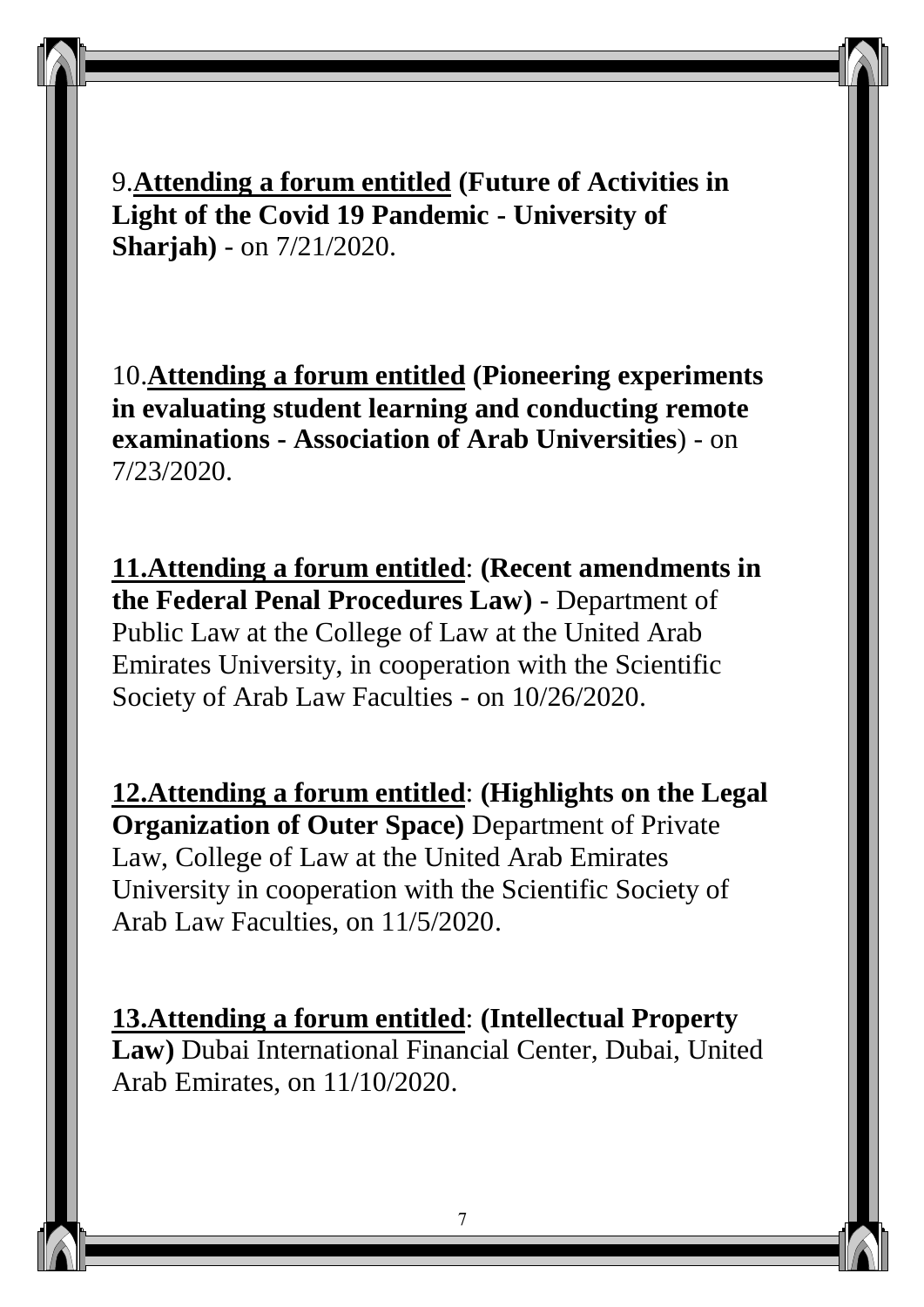14.**A participant in " Ccorona Pandemic " Forum in a research paper entitled** : **(Jurisprudence provisions related to processing Corona virus dead)** - Department of Sharia and Islamic Studies, College of Law, United Arab Emirates University, on 11/12/2020.

15.**Attending a forum entitled**: **(Government Excellence System 2.0 and the Future of Higher Education)** Higher Colleges of Technology, United Arab Emirates, on 11/16/2020.

**16.Attending a forum entitled**: **(The Arabic Dialogue on its World Day)** Department of Arabic Language, College of Humanities and Social Sciences, United Arab Emirates University, on 12/20/2020.

**17.Attending a forum entitled: (The International Symposium for Postgraduate Studies under the slogan: Innovative Methods in Teaching, Learning and Scientific Research)** College of Education, United Arab Emirates University, on 1/26/2021.

18.**Attending a forum entitled**: **(Receiving Qur'anic Readings) Department of Recitations, College of Da`wah and Fundamentals of Religion, Umm Al-Qura University, Makkah Al-Mukarramah, Kingdom of Saudi Arabia**, on 7/2/1442 corresponding to 2/14/2021.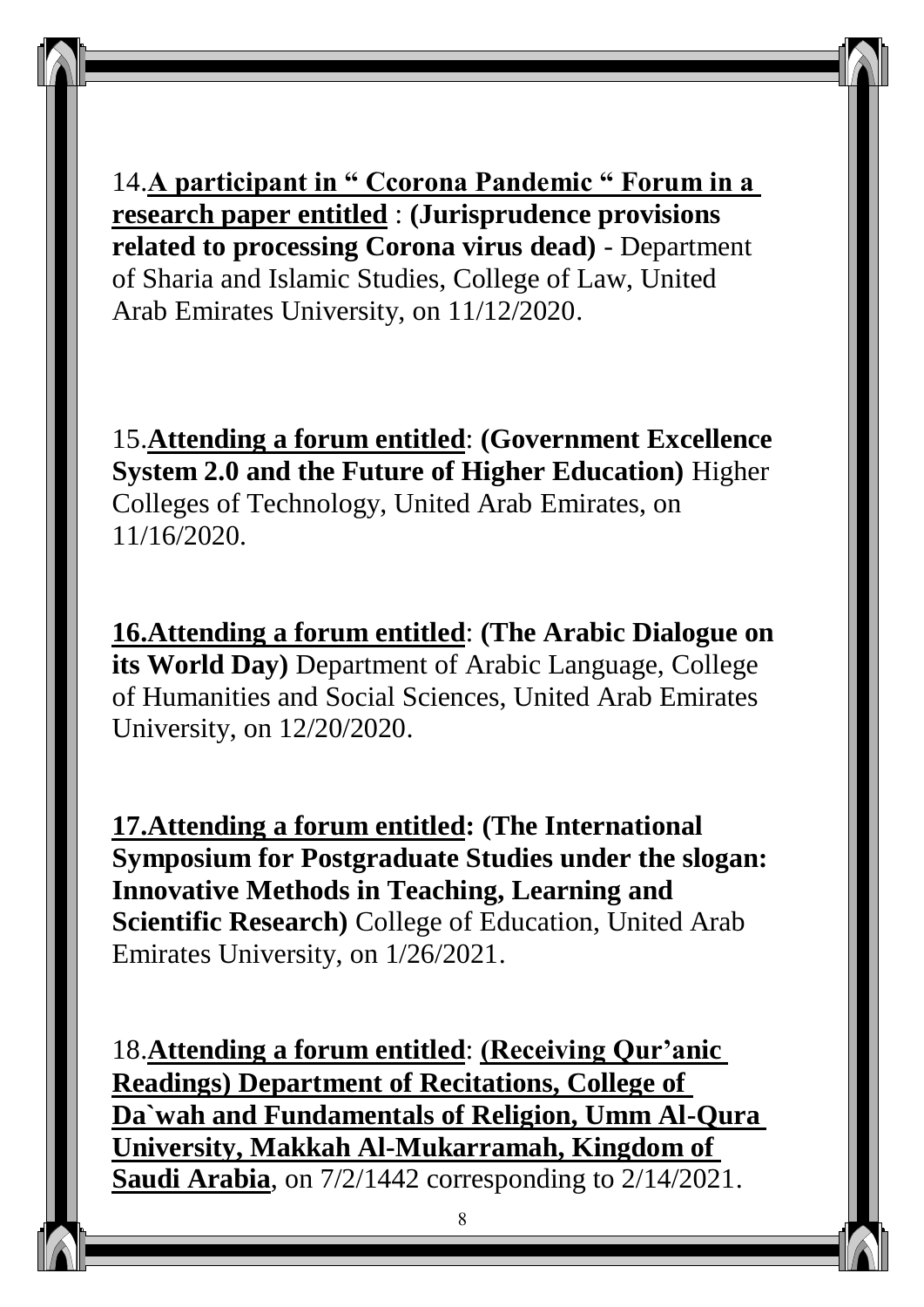**19.Attending a forum entitled**: **(Covid-19 Research Seminar)** Innovation Council, Ministry of Education, United Arab Emirates, on 2/22/2021.

## **Workshops :**

- **1. Attending a workshop entitled " Code of Professional Ethics and Career Ethics " ,UAEU . 2019-2020.**
- **2. Attending a workshop entitled " Change from Within " , UAEU , 2019-2020.**
- **3. Attending a workshop entitled " Tool of Quoting & Managing the Documentation Process in Research " , Department of Sharia & Islamic Studies , Faculty of Law , UAEU ,2019-2020.**
- **4. Attending a workshop entitled " How to Search the Database ", Department of Sharia & Islamic Studies , Faculty of Law , UAEU ,2019-2020.**
- **5. Attending a workshop entitled : Legal Resources Presentation " , Department of Private Law , Faculty of Law , UAEU , 2019-2020.**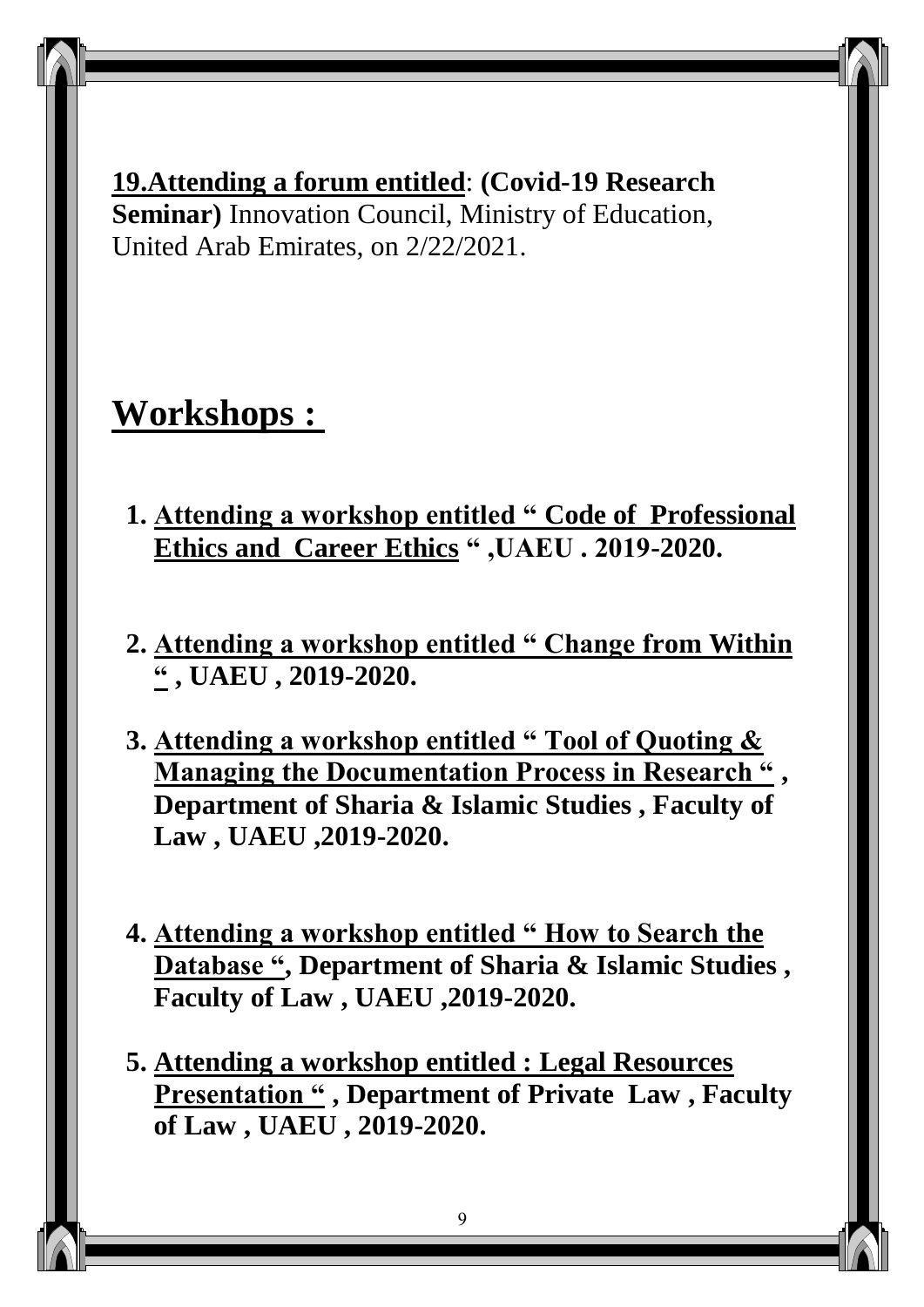- **6. Attending a workshop entitled" Performance Assessment in Legal Sciences " Department of General Law ,Faculty of Law , UAEU , 2019-2020.**
- **7. Attending a workshop entitled" Tolerance under the Legal System of the UAE " Legal Clinic , Faculty of Law , UAEU 2019-2020.**
- **8. Attending a workshop entitled " Innovation in Legal Education" , Faculty of Law , UAEU 2019-2020.**
- **9. Attending a workshop entitled**: (**Using Presentations in an Effective Way)** Department of Sharia and Islamic Studies, College of Law, United Arab Emirates University, 1/16/2020.
- **10. Attending a workshop entitled**: **"Research Review Services"**, 2/5/2020 , College of Law, United Arab Emirates University.
- **11. Attending a workshop entitled**: **(Organ Donation - A Jurisprudence Medical Study - Theater of the College of Information Technology)** United Arab Emirates University, on 2/18/2020.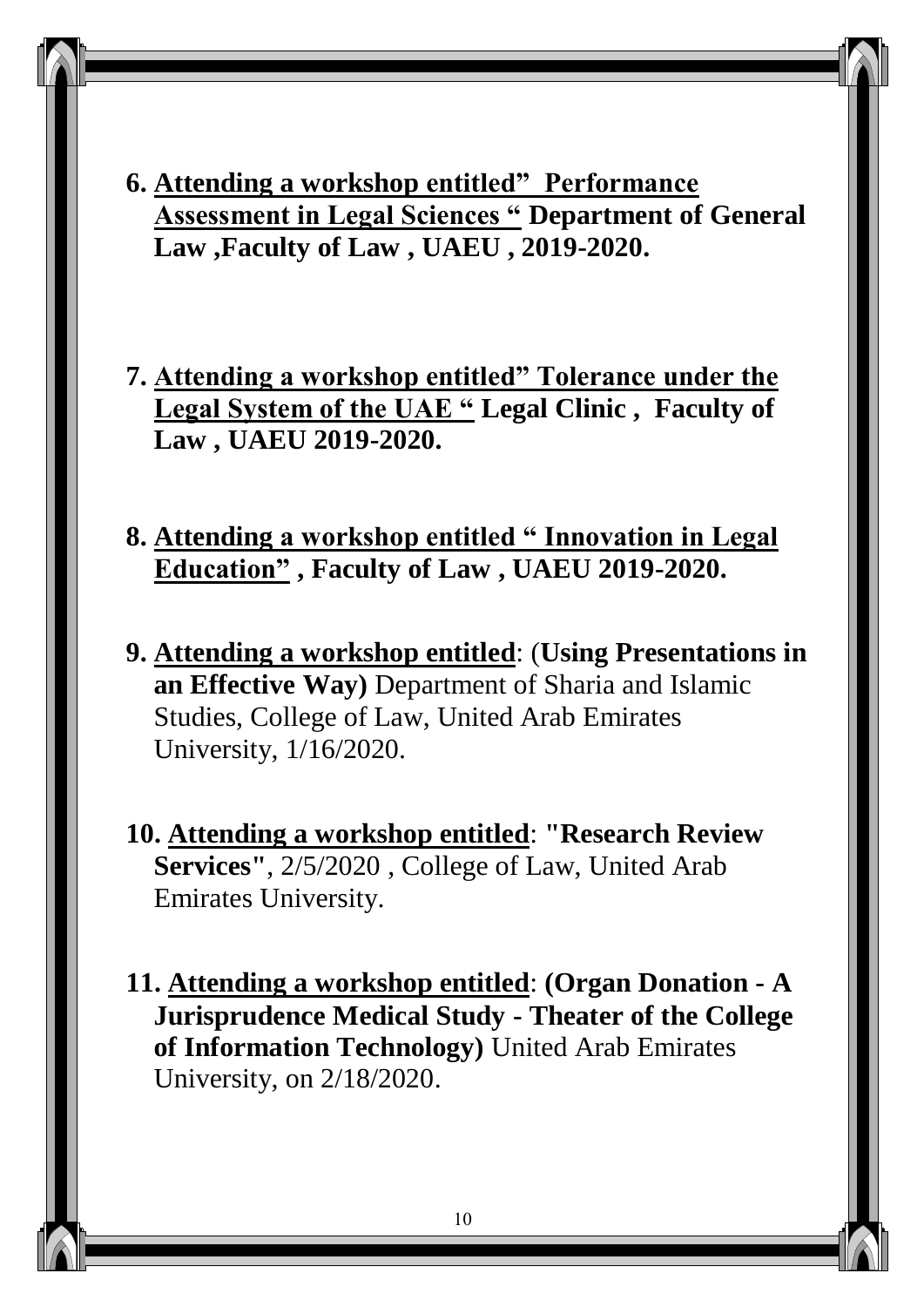- **12. Attending a workshop entitled**: **"Presentation on the Legal Engine of Qustas"**, Crescent Building (Library), United Arab Emirates University, on 2/20/2020.
- **13. Attending a workshop entitled**: **"Mentimeter", Department of Sharia and Islamic Studies, College of Law**, United Arab Emirates University, 2/27/2020.
- **14. Attending a workshop entitled: (Turn it over, accept it: Turn adversity into scholarship - Emirates Center for Happiness Research in cooperation with the University College)** - on 4/22/2020.
- **15. Attending a workshop entitled: (Activating communication between faculty members using Microsoft Teams - Department of Private Law in cooperation with the Smart Learning Committee)** - on 5/7/2020.
- **16. Attending a workshop entitled: (How to prepare research suitable for publication in the best scientific journals)** - College of Law, United Arab Emirates University, on 5/12/2020.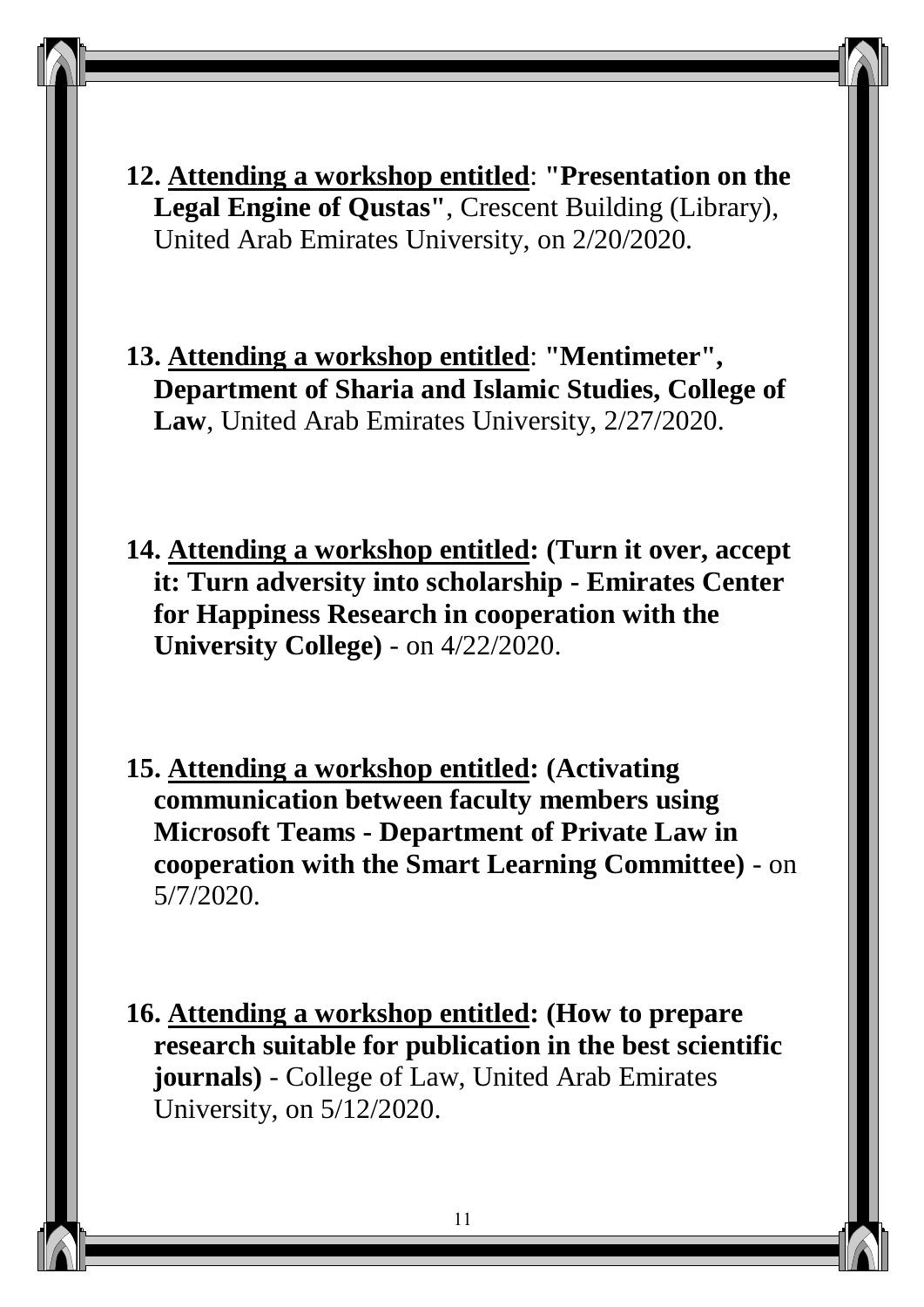**17.** Attending a workshop entitled: (Database Training Workshop) - United Arab Emirates University, on 5/20/2020.

**18. Attending workshops remotely to learn on various programs, including Blackboard and Zoom**, College of Law, United Arab Emirates University, in the second semester of 2019-2020.

**19. Attending a workshop entitled: (Legal Dimensions of Coronavirus Outbreak - Legal Clinic at the College of Law)** - on 6/1/2020.

**20. Attending a workshop entitled: (Psychological Resilience and Coping Strategies - Center for Continuing Education at the United Arab Emirates University)** on 3/6/2020.

**21. Attending a workshop entitled: (Information Security and Confidentiality - Center for Continuing Education at the United Arab Emirates University in cooperation with ICDL Arabia)** - on 6/16/2020.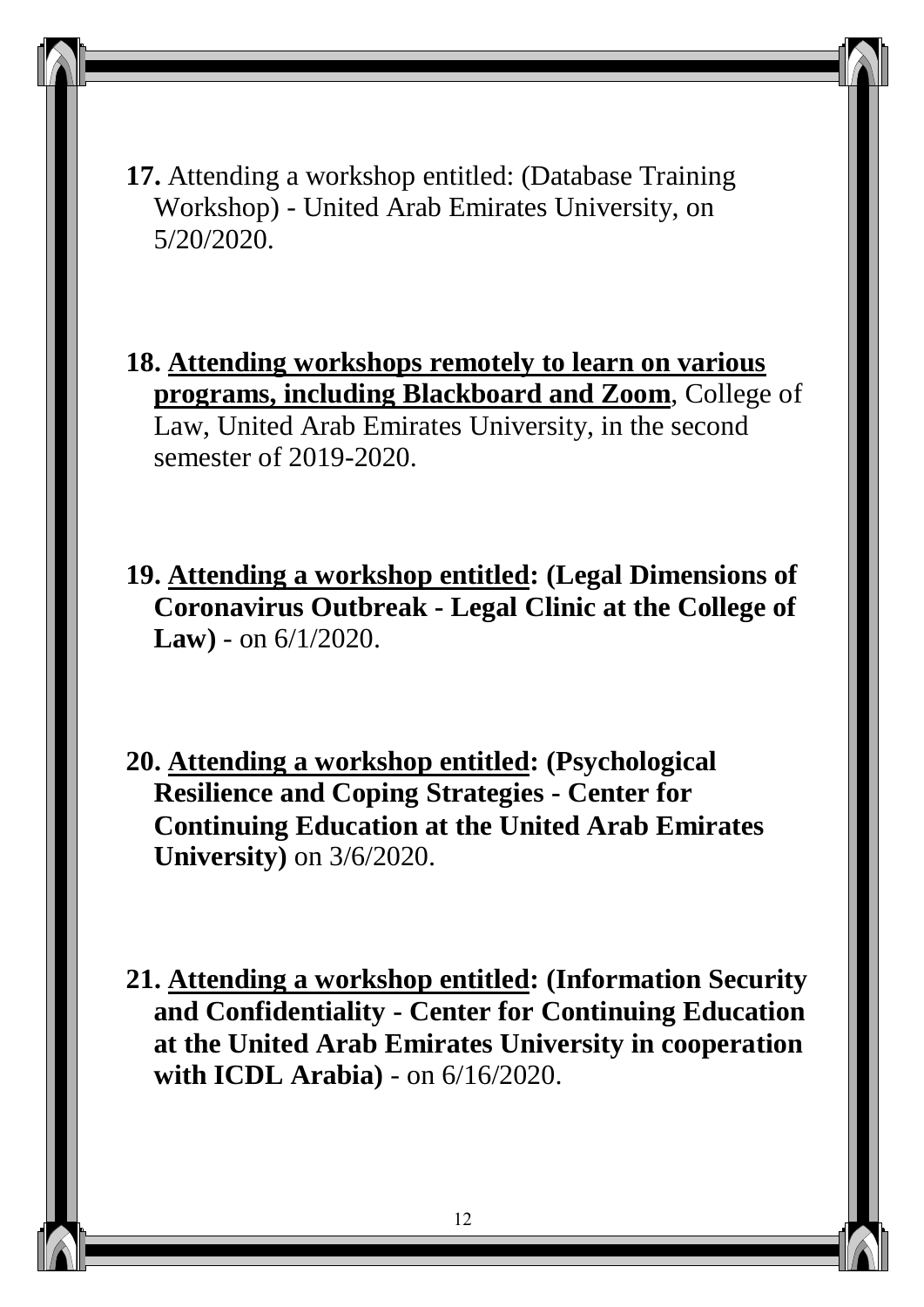**22. Attending a workshop entitled: (Mental Resilience in Teaching and Learning - UAE University Program for Quality of Life)** - on 6/24/2020.

**23. Attending a workshop entitled: (Uinversity Rankings and Faculty can improve UAEU Research Impact)** - Vice Chancellor Office of the United Arab Emirates University - on 6/25/2020.

**24. Attending a workshop entitled**: **(Strategic Planning and Future Foresight - Center for Continuing Education at the United Arab Emirates University)** on 6/28/2020.

**25. Attending a workshop entitled: (Psychological Resilience and its Role in Promoting Mental Health - UAE University Quality of Life Program)** on 7/15/2020.

**26. Attending a workshop entitled**: **(I learned hope - UAE University quality of life program) UAE University** on 7/22/2020.

**27. Attending a workshop entitled: (Youth Peace Builders - Dubai Police)** - on 12/8/2020.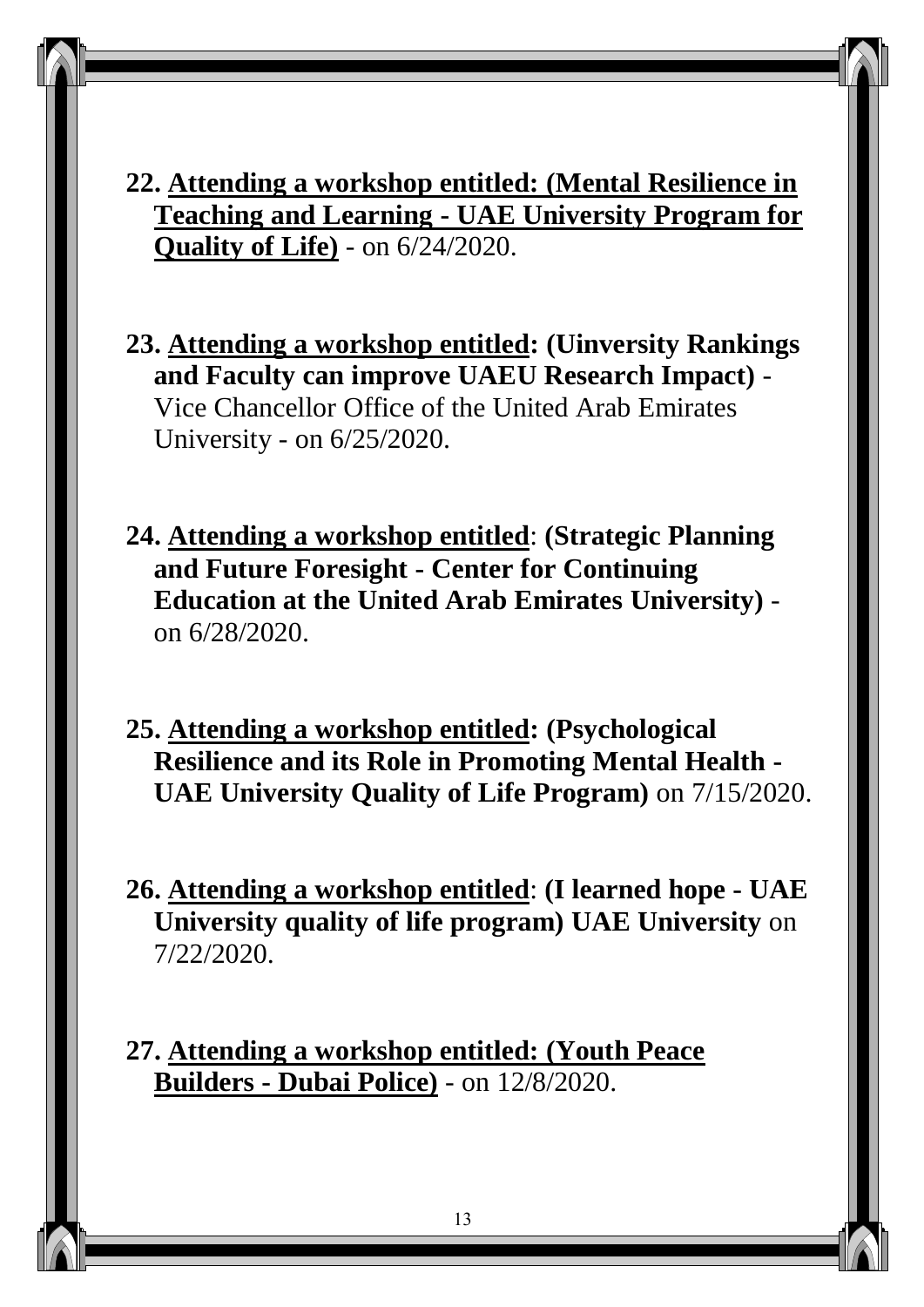**28. Attending a workshop entitled: (Safe Return - Dubai Police)** - on 8/13/2020.

**29. Attending a workshop entitled: (Distinguish yourself - Khalifa Award for Education)** - on 8/17/2020.

**30. Attending a workshop entitled: (Establishing a virtual law firm in five easy steps - in English from CASENGINE)** - on 8/22/2020.

**31. Attending a workshop entitled: (The field of innovative educational projects and programs at the level of the state and the Arab world - Khalifa Education Award)** - on 8/24/2020.

**32. Attending a workshop entitled: (Academic Promotions - Faculty Members Affairs Office at the United Arab Emirates University)** - on 9/8/2020.

**33. Attending a workshop entitled: (online Education - Absence - Examinations - Activities)** Department of Public Law, College of Law, United Arab Emirates University, - on 9/17/2020.

**34. Attending a workshop entitled**: **(Value-added tax in the United Arab Emirates - context and applied issues)** - Dubai Judicial Institute, on 10/6/2020.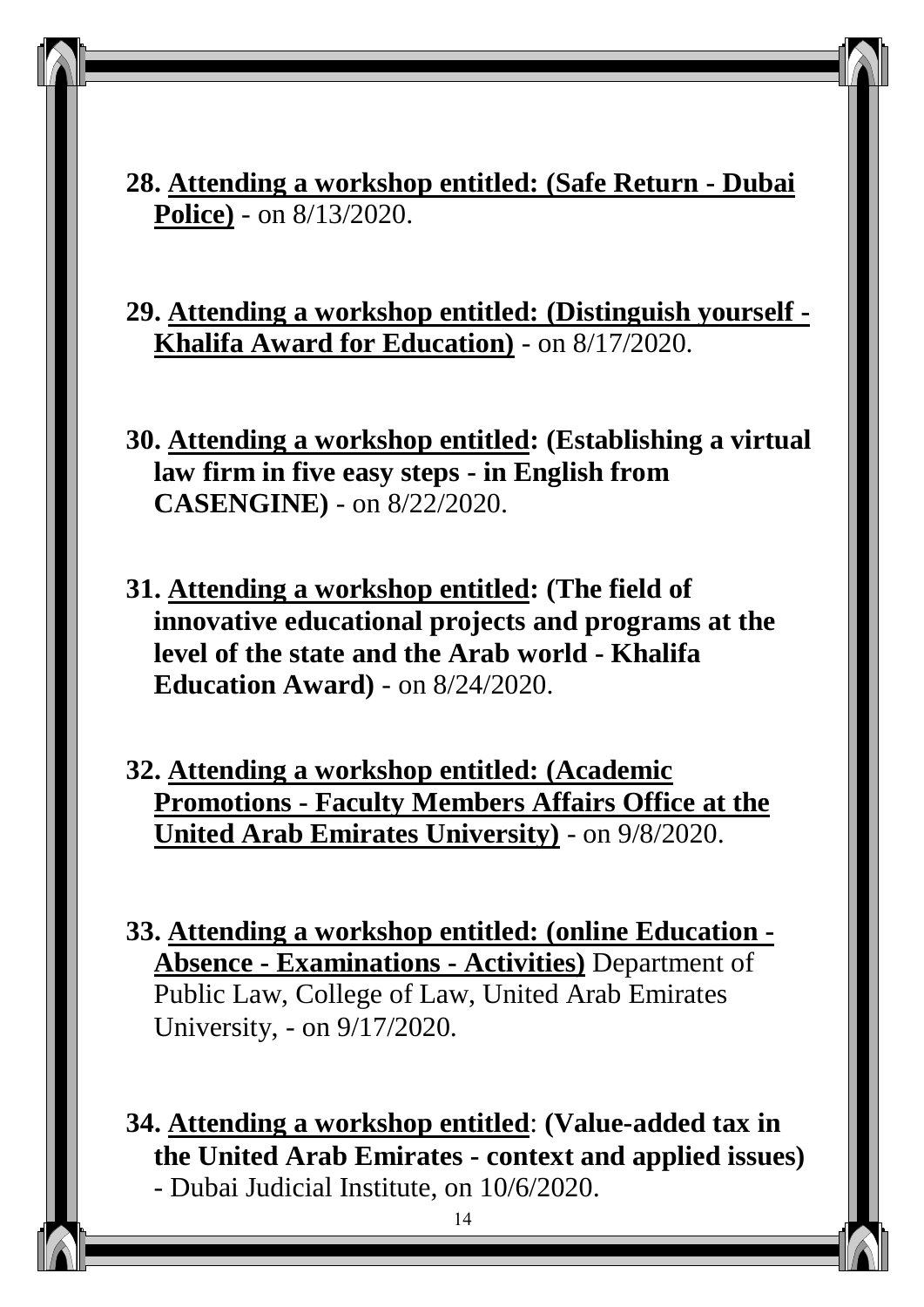**35. Attending a workshop entitled**: **(How to prepare Socratic and Kahoot examinations)** - Law Department of the College of Law at the United Arab Emirates University, in cooperation with the Scientific Society of Arab Law Faculties - on 10/8/2020.

**36. Attending a workshop entitled: (Reassuring Homes**) - New Vision Training Center - on 10/21/2020.

**37. Attending a workshop entitled**: **(The Rights of the Spouses in Islam and Law)** The Legal Clinic, College of Law, United Arab Emirates University, on 10/22/2020.

**38. Attending a workshop entitled: (Arts of Self and Others Management)** - New Vision Training Center - on 10/24/2020.

**39. Attending a workshop entitled**: **(Learning Outcomes Measurement System "LOAMS")** Committee of Academic Outputs, College of Law, United Arab Emirates University, on 10/28/2020.

**40. Attending a workshop entitled**: **(Digital Transformation of Universities in the Arab Countries)** - General Secretariat of the Association of Arab Universities in partnership with Coursera - on 11/2/2020.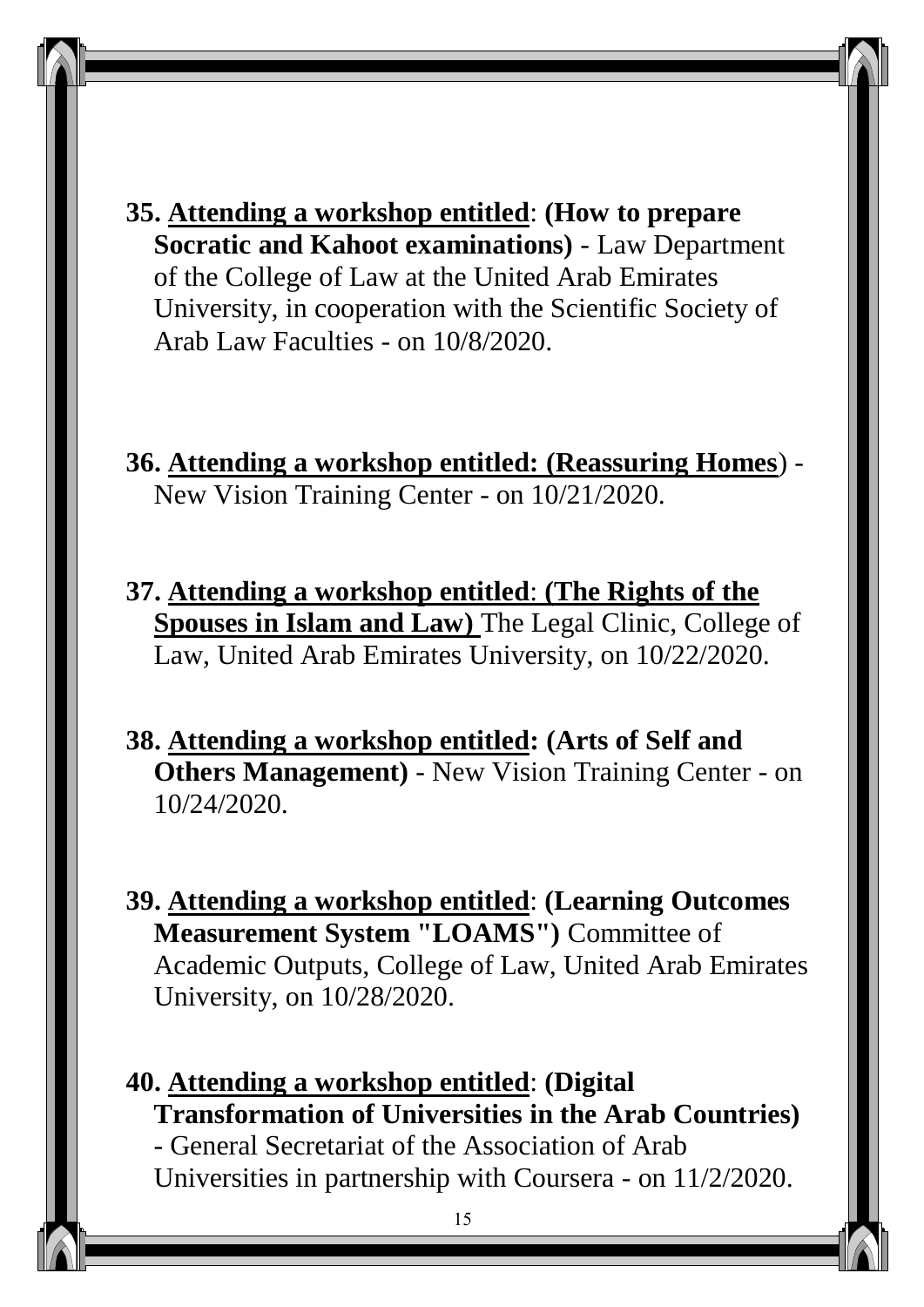**41. Attending a workshop entitled**: **(Integrating Thinking Skills in Teaching Sharia Courses)** Department of Sharia and Islamic Studies, College of Law, United Arab Emirates University, 11/26/2020 .

**42. Attending a workshop entitled**: **(How to join Scopus journals**) Office of the Assistant Dean for Scientific Research and Graduate Studies in cooperation with the Department of Sharia and Islamic Studies, College of Law, United Arab Emirates University, 12/10/2020.

- **43. Attending a workshop entitled: (Employment of working papers and videos in Islamic culture lectures)** Department of Sharia and Islamic Studies, College of Law, United Arab Emirates University, 1/5/2021.
- **44. Attending a workshop entitled**: **(About establishing a question bank via the blackboard)** Department of Sharia and Islamic Studies, College of Law, United Arab Emirates University, 1/6/2021.

**45. Attending a workshop entitled**: **(The Emirati Education System)** United Arab Emirates University in cooperation with the Ministry of Education, 1/9/2021.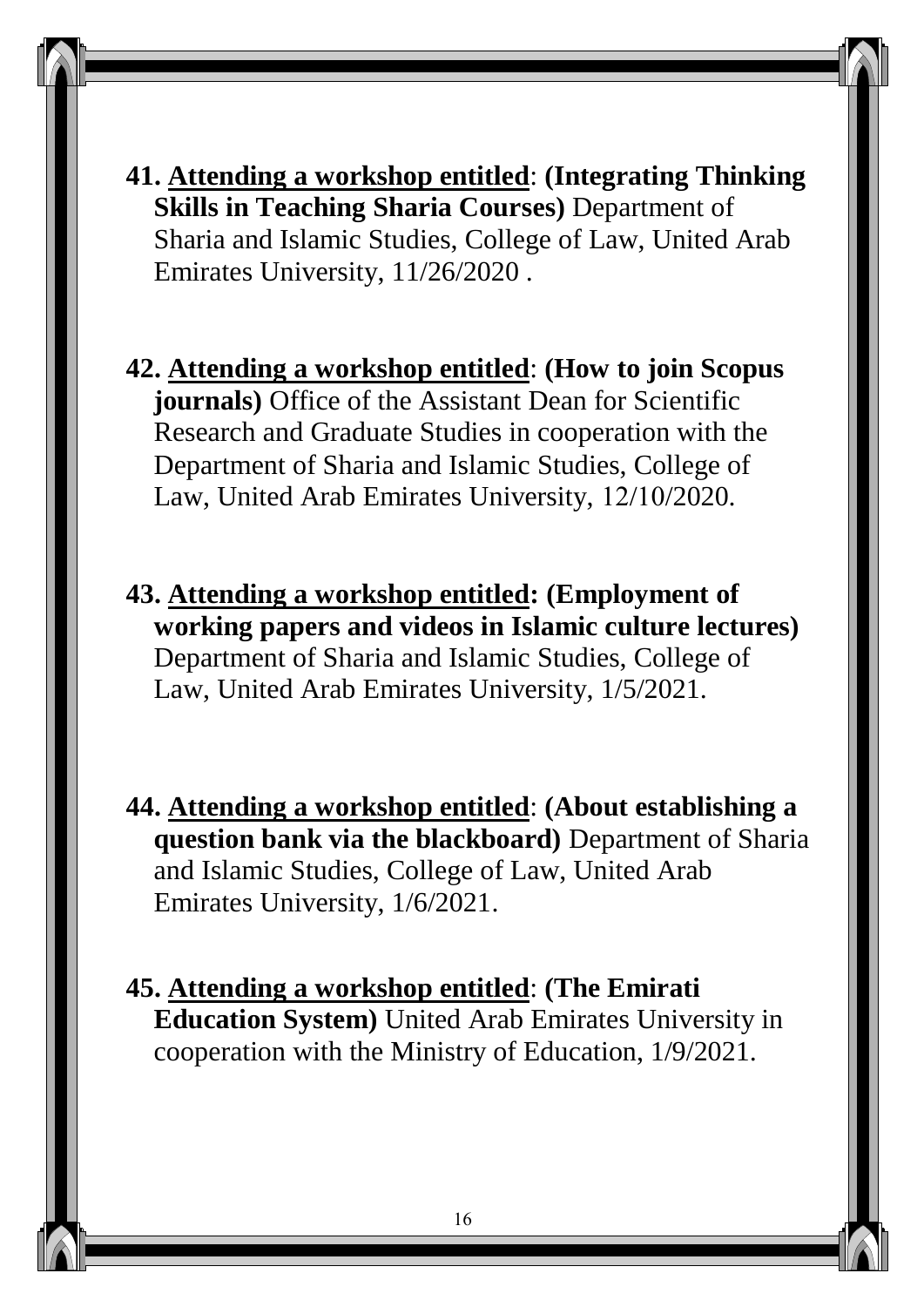**46.** Attending a workshop entitled: (Global Trends and Future Foresight) Emirates Government Leaders Program, United Arab Emirates University, 2/4/2021.

**47. Attending a workshop entitled**: **(Certificate of the International License for Artificial Intelligence)** Center for Continuing Education, United Arab Emirates University, 2/17/2021.

**48. Attending a workshop entitled**: **(Preparation and drafting of administrative contracts)** Legal Clinic at the College of Law in cooperation with the Office of Legal Affairs, United Arab Emirates University, 2/18/2021.

**49. Attending a workshop entitled**: **(Innovation in Teaching and Evaluation of Legal Courses)**, Department of Public Law, College of Law, United Arab Emirates University, 2/25/2021.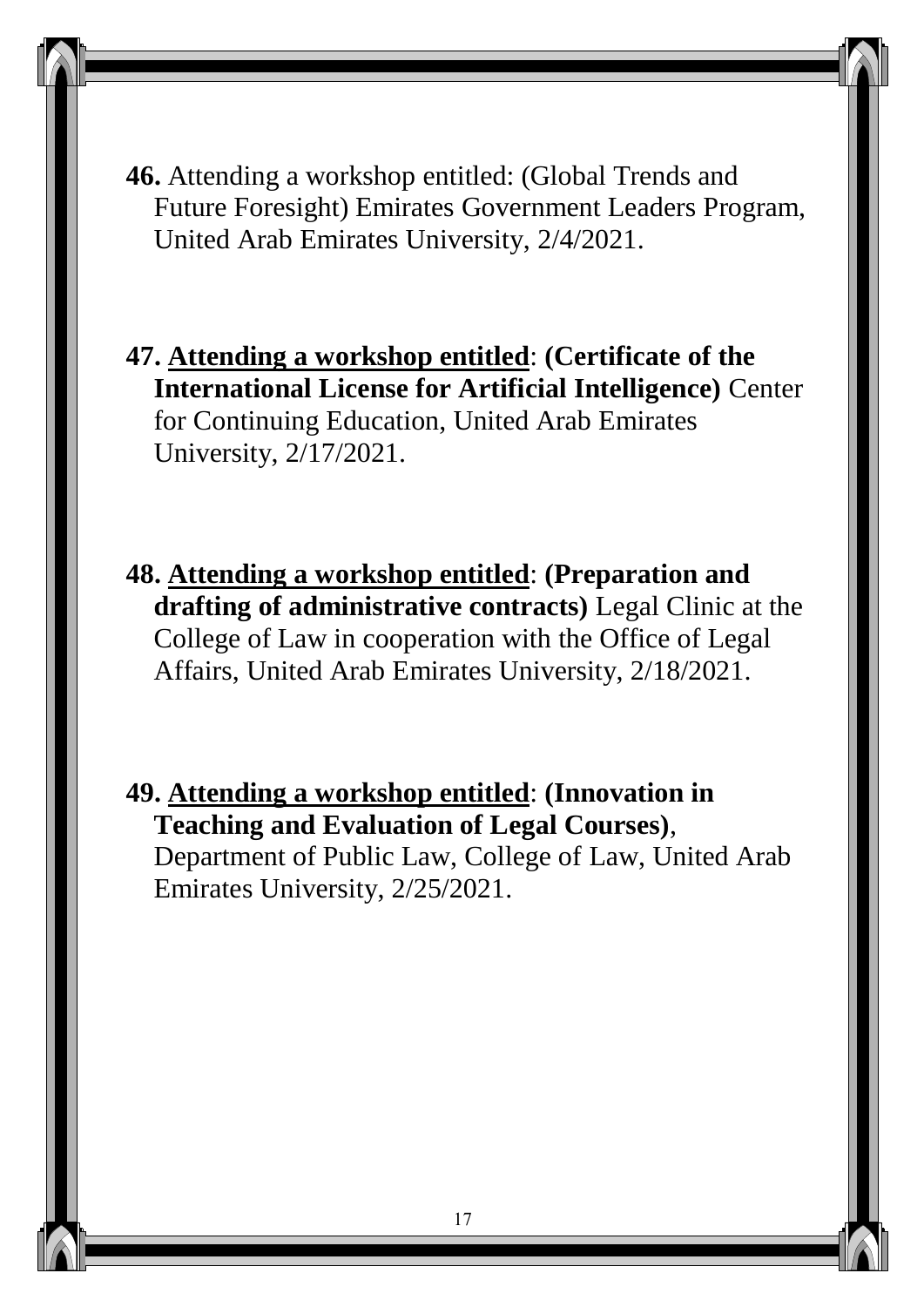## **Academic Activities in the UAEU :**

**1. General Supervisor on the invigilation Committee of the Final Exam** of Islamic Culture course for the 2<sup>nd</sup> **Semester of 2017-2018.**

**2. Supervising more than (250) research studies for Bachelors students** in the second semester and summer semester of 2019-2020.

**3. Developing students 'knowledge and skills by following interactive methods, through the following: Discussion sessions - debates - PowerPoint - writing reports for film materials writing research papers.**

**4. Member of the Committee of preparing the questions of the Final Exam of Islamic Culture course**  for the 2<sup>nd</sup> Semester of 2018-2019.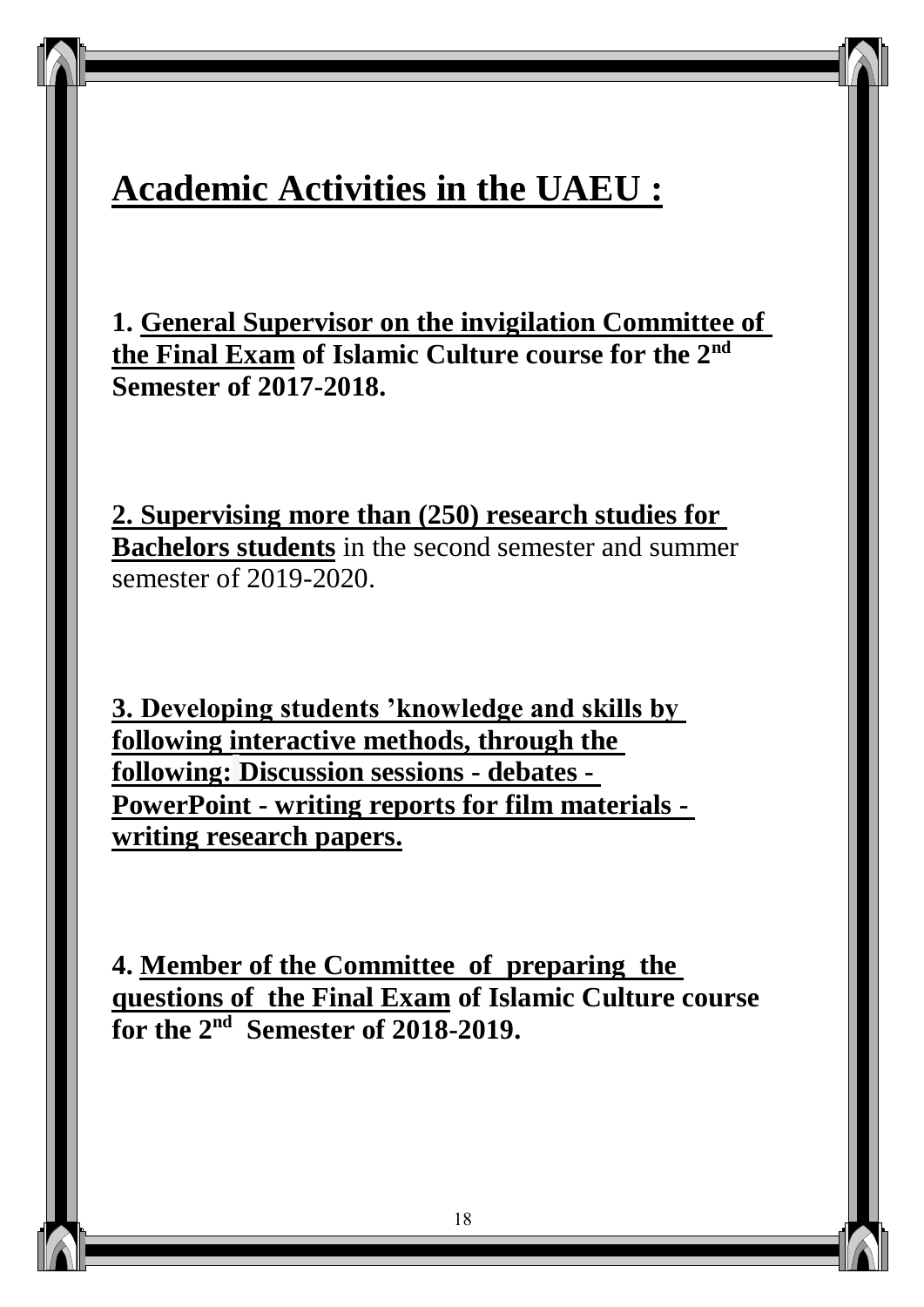**5. Member of the Committee of Typing the Final Exam of Islamic Culture course for the 2<sup>nd</sup> Semester of 2018-2019.**

**6. Member of the final exam invigilation Committee of the Final Exam** of Islamic Culture course for the 2<sup>nd</sup> **Semester of 2018-2019.**

**7. Translation of the Form of the Effectiveness of the third moot court for the Department of Sharia & Islamic Studies , Faculty of Law, UAEU , 2<sup>nd</sup> Semester, 2018-2019.**

**8. Member of the Scientific Committee of Tolerance forum , Department of Sharia & Islamic Studies , Faculty of Law, UAEU , First Semester , 2019-2020.**

**9. Participation in discussing the plan of the MS. Thesis entitled " Legal System to Mortgage the moveables as a debt guarantee as per the Federal Law No. 20 of 2016 on 3/11/2019.**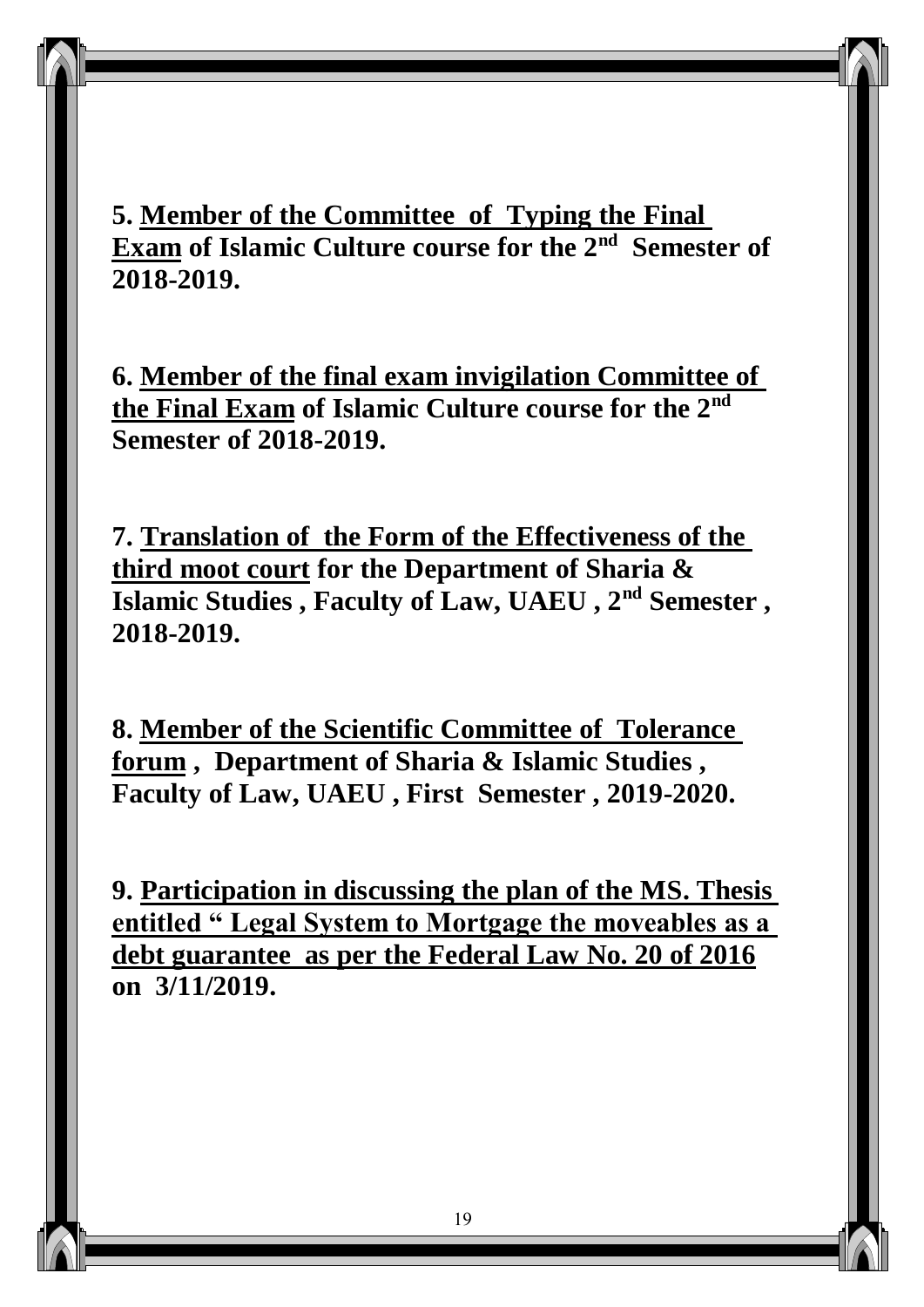#### **10. Participation in preparing exam questions (remotely) for the Islamic Culture course in the second semester of 2019-2020.**

**11. Academic supervision and guidance for students of the College of Law, United Arab Emirates University, 2019/2020.**

**12. Member of the Scientific Committee of (Corona Pandemic) forum, Department of Sharia and Islamic Studies, College of Law, United Arab Emirates University, first semester of 2020-2021.** 

**13. Member of the Committee (Schedules and Examinations), Department of Sharia and Islamic Studies, College of Law, United Arab Emirates University, for the year 2020-2021.**

**14. Member of the Committee (Islamic Culture Course), Department of Sharia and Islamic Studies, College of Law, United Arab Emirates University, for the year 2020-2021.**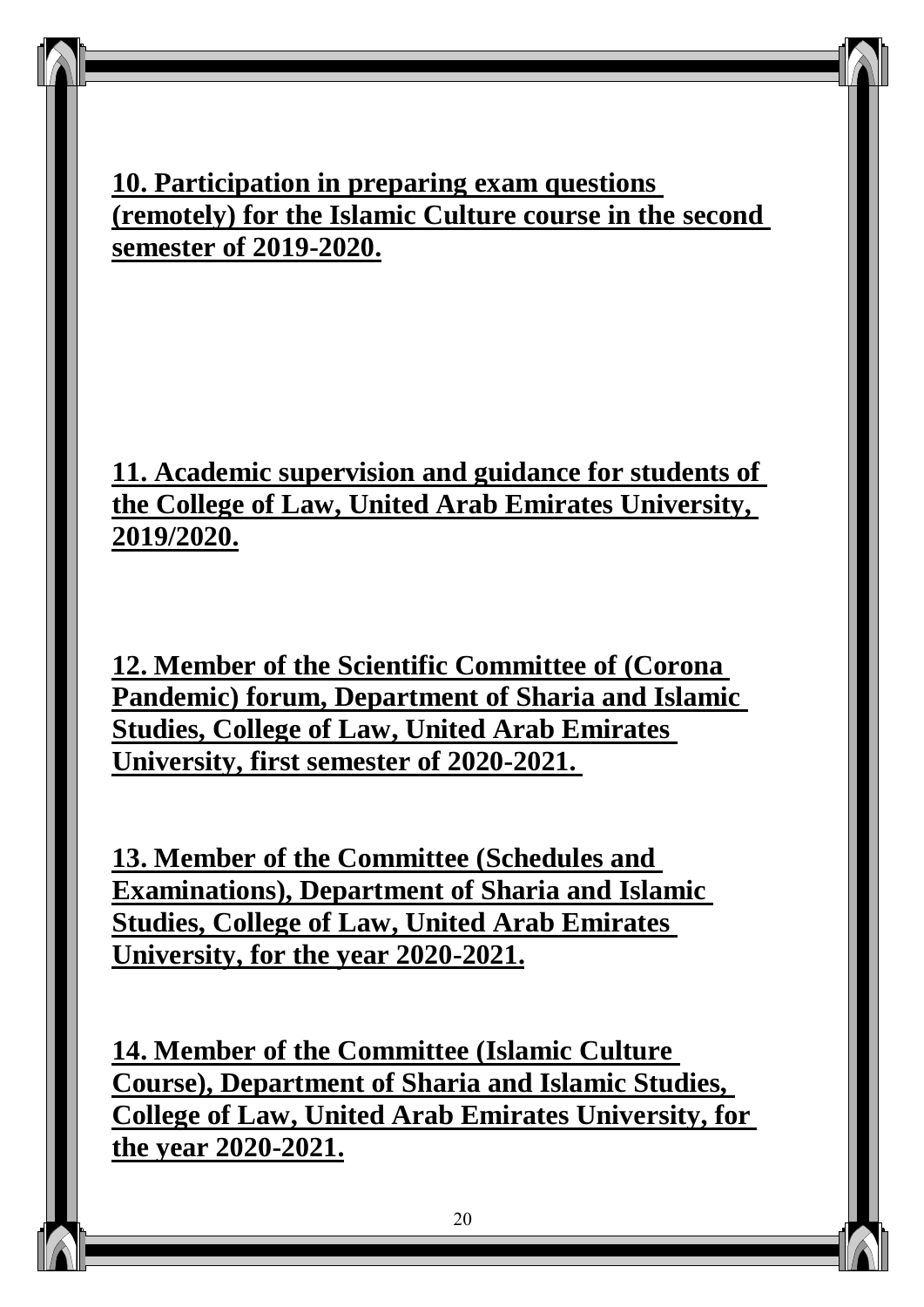**15. Member of the Committee (Cultural and Social), Department of Sharia and Islamic Studies, College of Law, United Arab Emirates University, for the year 2020-2021.**

**16. Member of the Committee (Mock Trials), Department of Sharia and Islamic Studies, College of Law, United Arab Emirates University, for the year 2020-2021.** 

**17. Member of the Committee (Seminars), Department of Sharia and Islamic Studies, College of Law, United Arab Emirates University, for the year 2020-2021.**

**18. Member of the committee (the department's strategic plan), Department of Sharia and Islamic Studies, College of Law, United Arab Emirates University, for the year 2020-2021.**

**19. Member of the Committee (Electronic Files), Department of Sharia and Islamic Studies, College of Law, United Arab Emirates University, for the year 2020-2021.**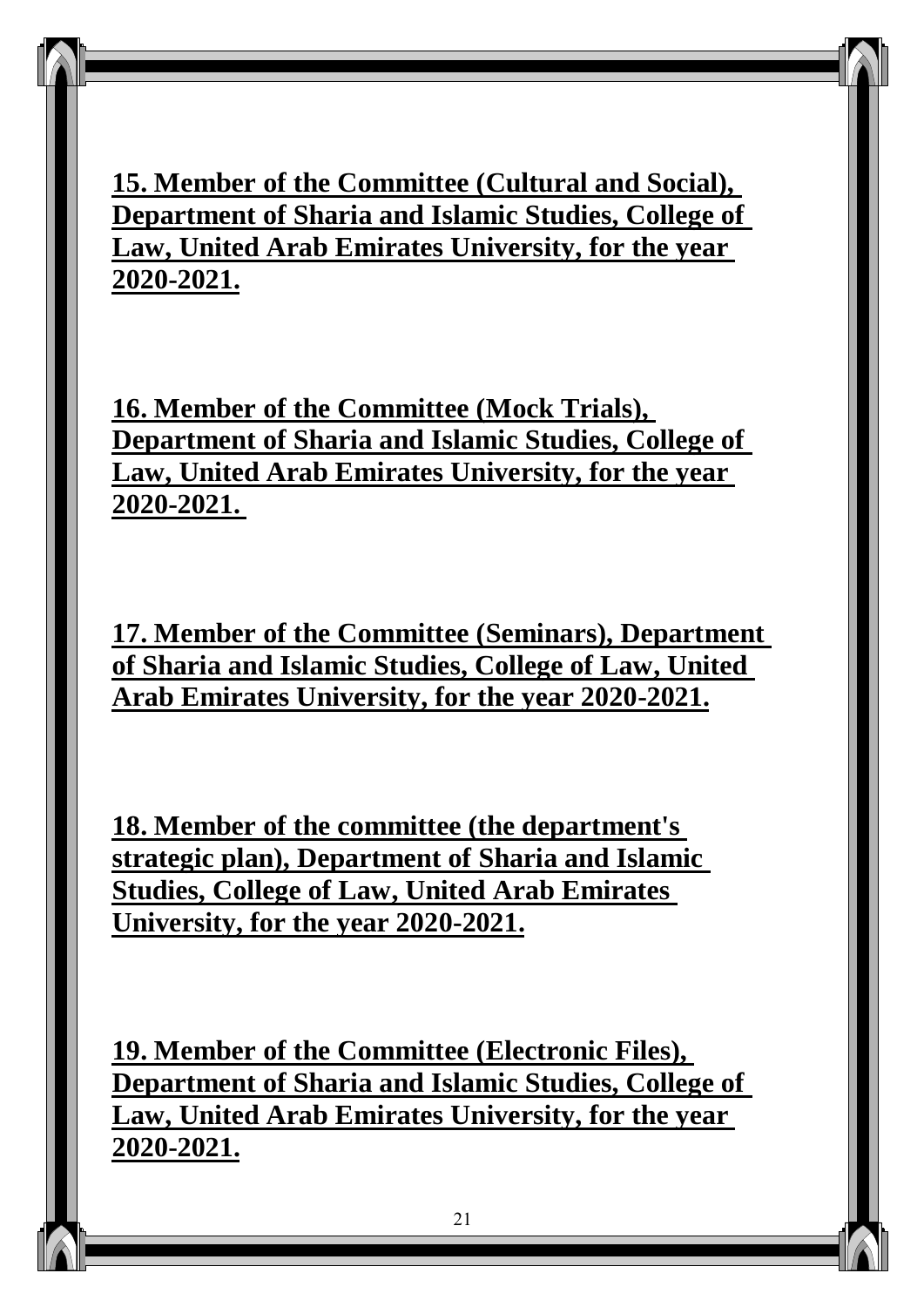## **Scientific & Professional Courses :**

**1- Obtained the International Diploma Certificate in the Skills of IT from Cambridge University , UK – Average :86% of six academic subjects , 2011.**

#### **2- Obtained the ICDL ( IC3 ) , America , 2011.**

**3- Obtained the ICDL from the National Center of IT . Irbid – Jordan , 2012.**

**4- The course of Oratory , Preparation & Delivery , Research House of Islamic Studies and Heritage Revival , issued by Dubai Government in 2006.**

**5- Obtained at raining course from the AL Albani Imam Center for Methodological and scientific research under the title " The Scientific Course in the Fundamentals of Sharia Sciences " Amman – Jordan , 2006.**

**6- Professional MS in Business Administration , from CBP Institute , America ,2011.**

**7- Risks management Course from Britain , duration of 3 months , 2010.**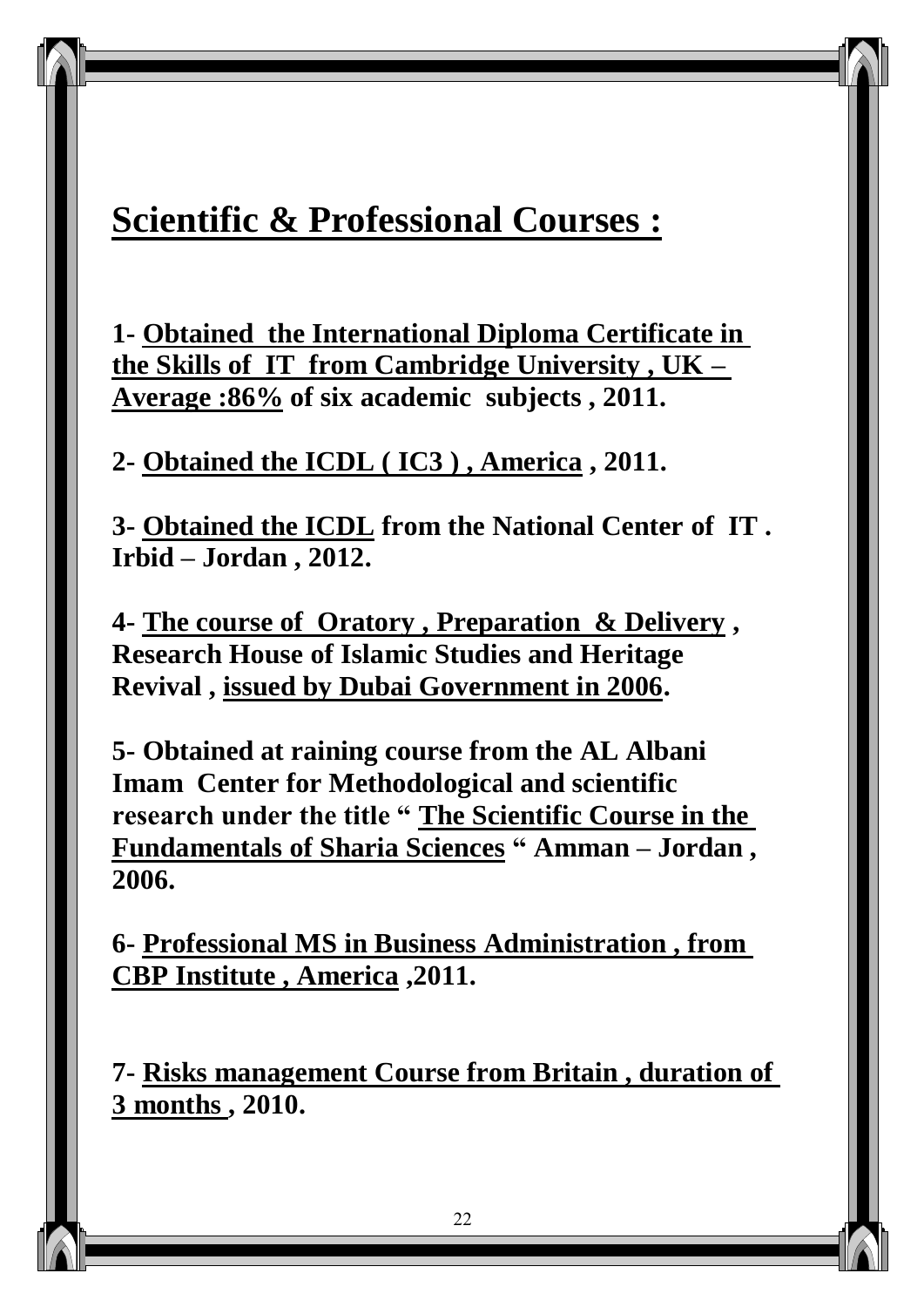**8- Business Communications Course from CBP Institute , grading 93.5 , America ,2011.**

**9- Obtained the Course in " Leadership "from CBP Institute , America ,obtaining 87.6% in 2011.** 

**10- Obtained the course in " Sales "from CBP Institute , America ,obtaining 94 % in 2011.**

**11- Obtained the in " Customers Service " from CBP Institute , America ,obtaining 94 % in 2011.**

**12- Obtained the course in " Business Methods "from CBP Institute , America ,obtaining 77 % in 2011.**

**13- Obtained the course in " Business Administration " from CBP Institute , America ,obtaining 86 % in 2011.**

**14- Obtained the course in " the Professional Business Executive "from CBP Institute , America ,obtaining 70 % in 2012.**

**15- Obtained the course in " Quality Management " from Britain forthree months , 2012.**